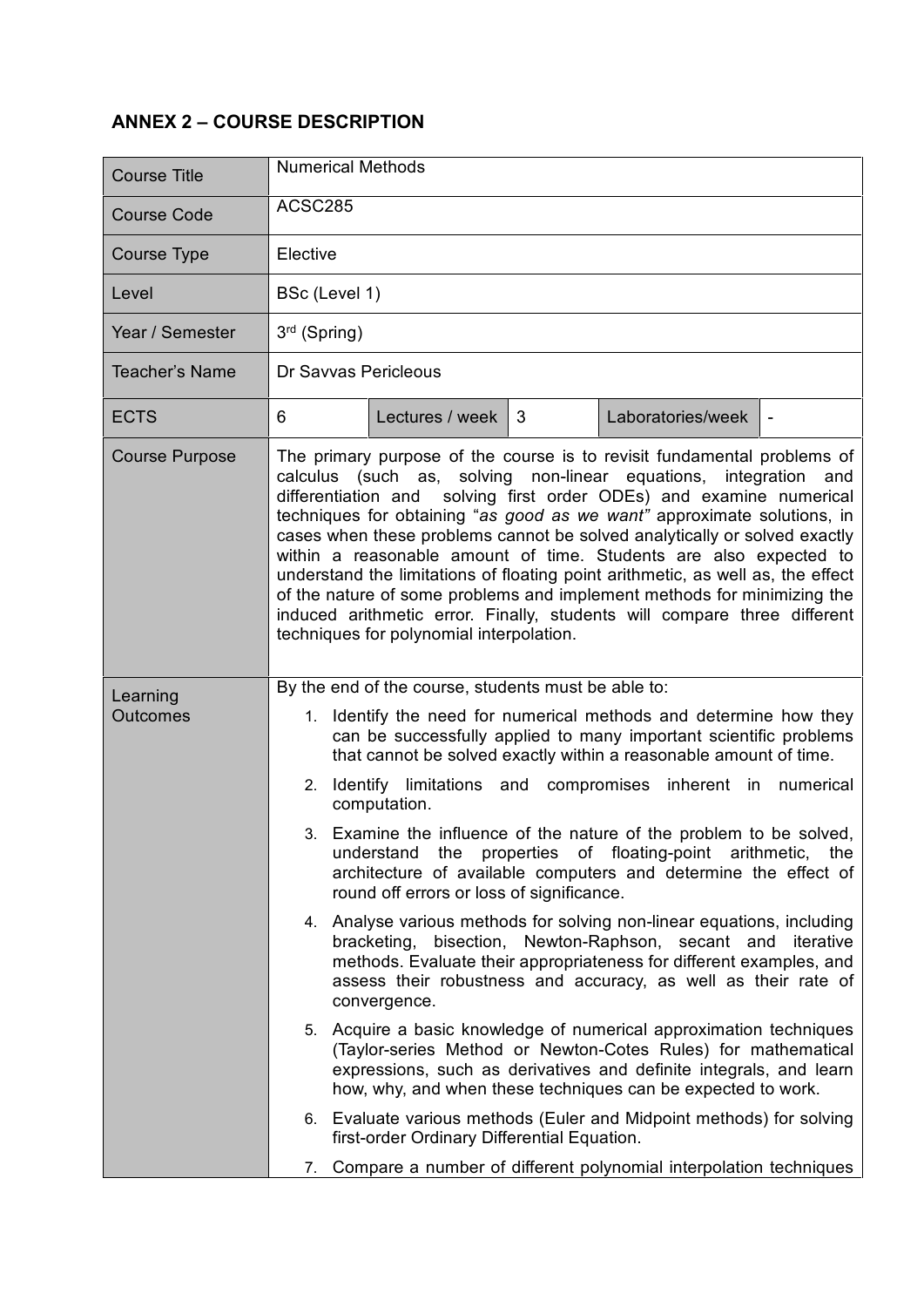|                         | for Curve Fitting (Monomial Basis, Newton's Divided-Difference and<br>Lagrange Interpolating Polynomials) and illustrate their applicability.                                                                                                                                                                                                                                                                                                                                                                                                                                                                                                                                                                                                                                                                                                                                                                                                                                                                                                                                                                                            |                                                                                                                |                                                                                                                                                                                                 |
|-------------------------|------------------------------------------------------------------------------------------------------------------------------------------------------------------------------------------------------------------------------------------------------------------------------------------------------------------------------------------------------------------------------------------------------------------------------------------------------------------------------------------------------------------------------------------------------------------------------------------------------------------------------------------------------------------------------------------------------------------------------------------------------------------------------------------------------------------------------------------------------------------------------------------------------------------------------------------------------------------------------------------------------------------------------------------------------------------------------------------------------------------------------------------|----------------------------------------------------------------------------------------------------------------|-------------------------------------------------------------------------------------------------------------------------------------------------------------------------------------------------|
|                         |                                                                                                                                                                                                                                                                                                                                                                                                                                                                                                                                                                                                                                                                                                                                                                                                                                                                                                                                                                                                                                                                                                                                          | Matlab or other programming environments.                                                                      | 8. Write simple programs for the proposed numerical algorithms in                                                                                                                               |
| Prerequisites           | AMAT122                                                                                                                                                                                                                                                                                                                                                                                                                                                                                                                                                                                                                                                                                                                                                                                                                                                                                                                                                                                                                                                                                                                                  | Corequisites                                                                                                   | None                                                                                                                                                                                            |
| <b>Course Content</b>   | Tools for Scientific Computation: Mathematical background from<br>$\bullet$<br>Calculus, Taylor's theorem and the Lagrange form of the remainder<br>term, approximation of functions and derivatives; measuring and<br>controlling errors.<br>Errors in Computer Arithmetic: Floating point representation and<br>$\bullet$<br>arithmetic; rounding errors and its consequences.<br><b>Solving non-linear equations:</b> Iterative methods; bracketing and<br>$\bullet$<br>bisection method; Newton-Raphson & secant method; convergence<br>rates and criteria.<br><b>Curve Fitting:</b> Polynomial Interpolation with Monomial Basis;<br>$\bullet$<br>Newton's Divided-Difference Interpolating Polynomials; Lagrange<br>Spline Interpolation; Least Squares<br>Interpolating Polynomials;<br><b>Regression Approximation</b><br>Numerical Integration and Differentiation: Newton-Cotes Rules<br>$\bullet$<br>(Rectangular, Trapezoidal and Simpson's). Forward, backward and<br>central difference approximation methods for derivatives using<br>Taylor's theorem.<br>Solving first-order Ordinary Differential Equations: Euler and |                                                                                                                |                                                                                                                                                                                                 |
|                         | ٠<br>Midpoint Methods for solving first order ODEs.                                                                                                                                                                                                                                                                                                                                                                                                                                                                                                                                                                                                                                                                                                                                                                                                                                                                                                                                                                                                                                                                                      |                                                                                                                |                                                                                                                                                                                                 |
| Teaching<br>Methodology | Students are taught the course through lectures (3 hours per week). For<br>the delivery of the class material, power point presentations are primarily<br>used, along with the whiteboard. The lecture notes, consisting of slides<br>presented in class, the course outline and additional material, are made<br>available to the students through the University's e-learning platform.<br>Students are also advised to use the subject's textbook or reference books<br>for further reading and practice in solving related exercises. The theoretical<br>part of each lecture is accompanied with detailed solved examples on<br>which emphasis is given in the class. The solutions to these exercises, as<br>well as specimen solutions for all tests and assignments, are discussed<br>with students. Students are encouraged to make full use of the instructor's<br>office hours (6 per week), where they can ask questions and further<br>discuss lecture material on a one-to-one basis.                                                                                                                                      |                                                                                                                |                                                                                                                                                                                                 |
| <b>Bibliography</b>     | (a) Textbooks:<br>(b) References:<br>J.H. Mathews, K.D. Fink.<br>Recktenwald.<br>W.<br>G.                                                                                                                                                                                                                                                                                                                                                                                                                                                                                                                                                                                                                                                                                                                                                                                                                                                                                                                                                                                                                                                | Engineers, 7th Edition, McGraw Hill, 2015<br>(Fourth Edition), Pearson Prentice Hall, 2004<br><b>Numerical</b> | Steven Chapra and Raymond Canale, Numerical Methods for<br>Numerical Methods using MATLAB,<br><b>Methods</b><br>with<br>MATLAB:<br>Implementations and Applications, 2nd Edition, Pearson, 2001 |